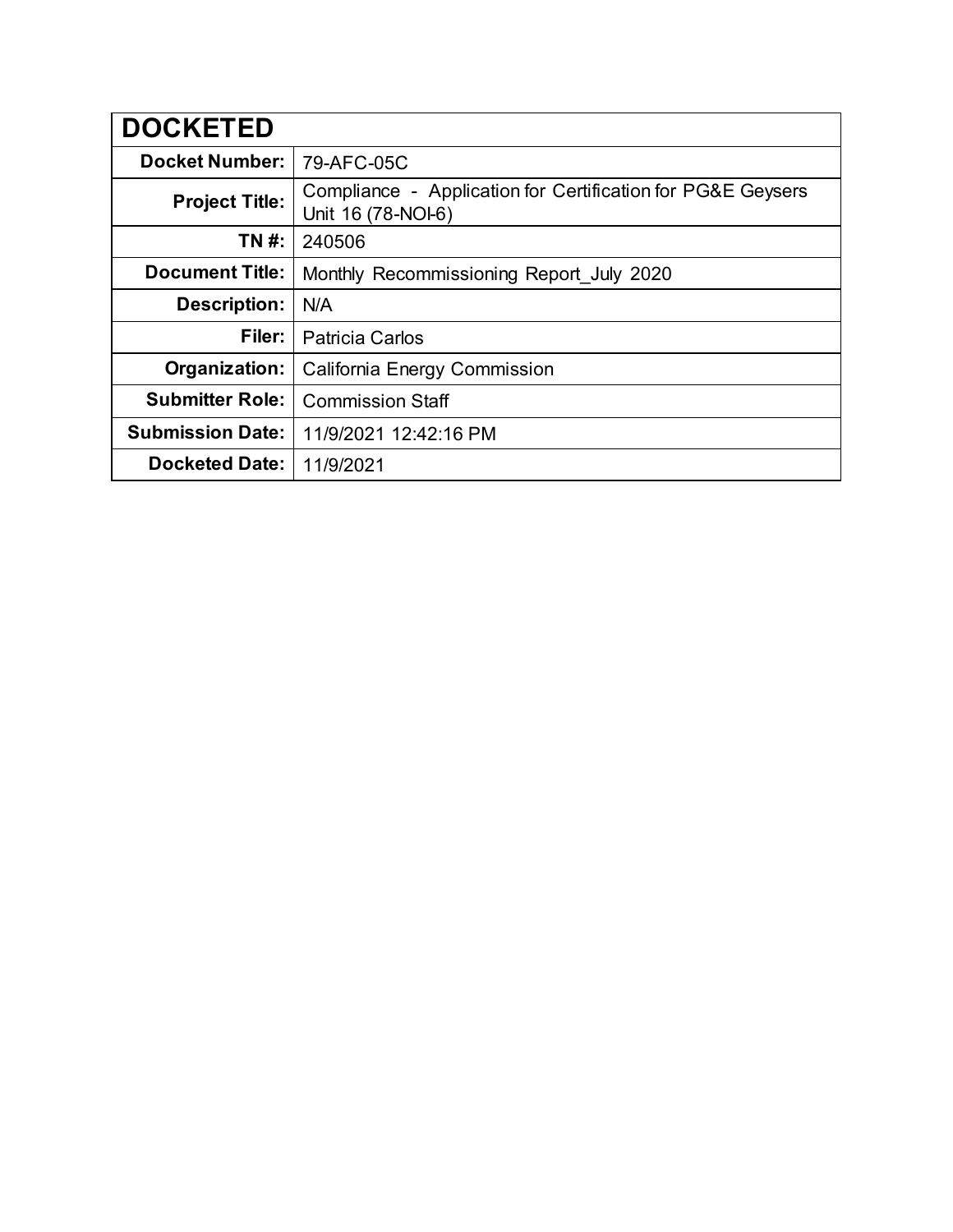## **Geysers Power Company, LLC**

**Unit 3 (80-AFC-01C) Unit 16 (79-AFC-05C) Unit 17 (79-AFC-01C) Unit 18 (79-AFC-03C) Unit 19 (81-AFC-01C) Unit 20 (82-AFC-01C)** 

### **Recommissioning Activity Report for July 2020 And Confidential Appendices**

#### **Submitted August 10, 2020**

In response to Energy Commission Staff's request, and as part of Geysers Power Company's ("GPC") ongoing efforts to keep the Energy Commission informed of fire system recommissioning at the Geysers, GPC is providing this report summarizing the recommissioning activities at Sonoma (Unit 3), Quicksilver (Unit 16), Lakeview (Unit 17), Socrates (Unit 18), Calistoga (Unit 19), and Grant (Unit 20), collectively referred to herein as "the Geysers." This report covers recommissioning activities during July 2020 (July 1-31, 2020) and provides recommissioning schedule updates.

#### **1. Fire Protection Project Status**

The Fire Protection Recommissioning project at the Geysers continued in the month of July. The fire system piping at Unit 18 and Unit 20 was replaced and had a successful hydro tests. The fan motor sprinkler systems are currently being fabricated and are awaiting the contractor's successful completion of the C16 license test to allow for completion of the installation. Unit 17 wetting system installation will proceed in the month of August. The Unit 3 and Unit 19 diesel fire pump amendments are currently scheduled for the October Business Meeting.

#### **2. Items Completed During the Month**

Items completed in July are discussed in this section, below. Ongoing Maintenance and Construction Activities are discussed in Confidential Appendix A.

#### Unit 3

• Sprinkler and alarm inspection corrective actions are underway

#### Unit 16

• Sprinkler and alarm inspection corrective actions are underway

Unit 17

• Sprinkler and alarm inspection corrective actions are underway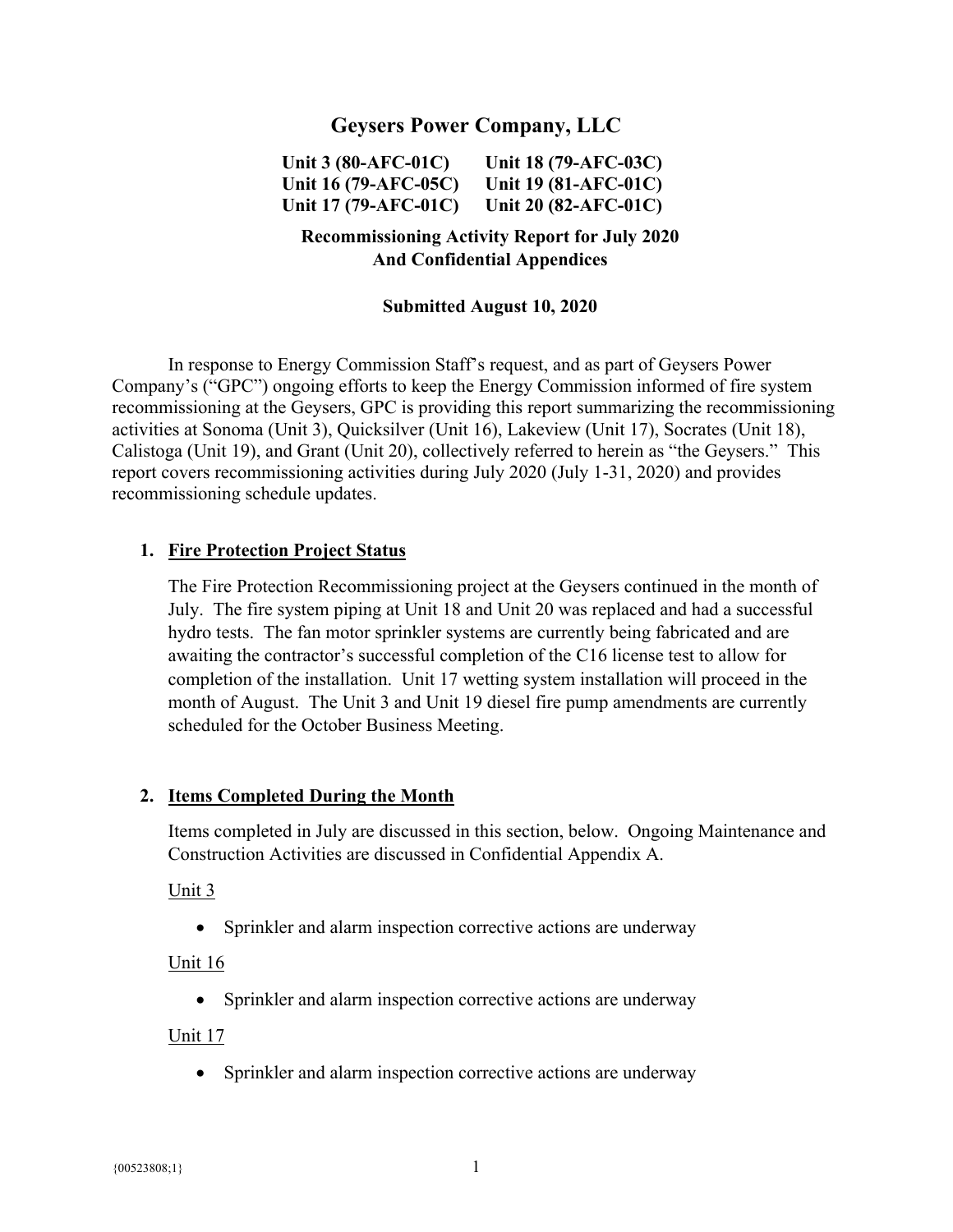### Unit 18

 Sprinkler and alarm inspections were conducted and corrective actions were scheduled

### Unit 19

Sprinkler and alarm inspection corrective actions are underway

### Unit 20

• Sprinkler and alarm inspection corrective actions are underway

### **3. Schedule of Items to be Completed**

A schedule with items to be completed and the timing is set forth in Confidential Appendix B.

### **4. Construction Submittals Pending Approval**

A schedule for the construction submittals pending approval is set forth in Confidential Appendix B.

### **5. Listing of Complaints, Notices of Violations, Official Warnings and Citations**

No complaints, notices of violation, official warnings or citations were received during the reporting period.

# **6. Documents Required by Specific Conditions (If Any) to be Submitted Along With Each Report**

No documents were required to be submitted with this recommissioning report.

### **7. List of Conditions/LORS That Have Been Satisfied During the Reporting Period**

- NFPA 72 Semi-annual Alarm Testing was conducted.
- NFPA 25 Fire Sprinkler Testing was conducted.

NFPA 25 – Standpipe and Hose System Testing was conducted.

NFPA 25 – Standpipe and Hose System Testing was conducted.

NFPA 25 – Private Fire Main Testing was conducted.